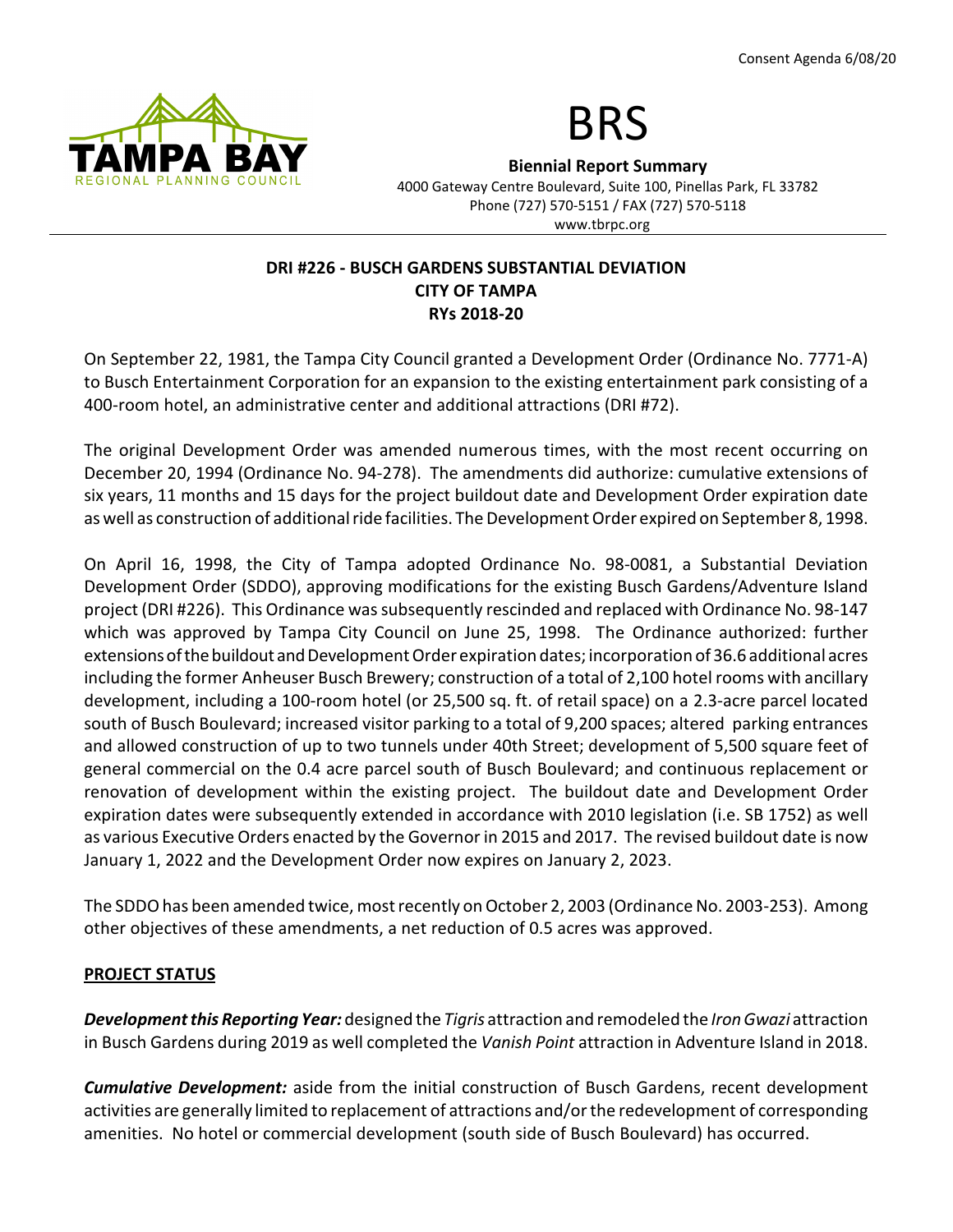**Projected Development:** no specific development activity has been identified for the next reporting year.

#### SUMMARY OF DEVELOPMENT ORDER CONDITIONS

- 1. In accordance with Condition 5.C.10.b., the Developer has identified the 2018 park attendance to be 4,356,691 for Busch Gardens and 675,554 for Adventure Island. The 2019 attendance figures were 4,401,032 for Busch Gardens and 589,370 for Adventure Island. As would be expected, attendance figures appear to fluctuate annually.
- 2. The Developer previously completed the widening of 40<sup>th</sup> Street between Busch Blvd. and Fowler Avenue (Conditions 5.A.11. and 5.D.1.) and sidewalk construction between  $30<sup>th</sup>$  and  $40<sup>th</sup>$  Street (Condition 5.D.5.).
- 3. Condition 5.D.2. obligates the Developer to conduct biennial traffic counts on three consecutive weekday afternoons during the third week of July, with the results submitted within all Biennial Reports. The required monitoring was conducted on July 16-18, 2019 and revealed that the project had generated 1,505 p.m. peak hour trips for Busch Gardens and Adventure Island combined. These counts were obtained using video cameras rather than machine counts but, regardless, do favorably compare to the 2,284 p.m. peak hour trips approved for the project.
- 4. The Developer shall pay appropriate transportation impact fees for hotel development beyond 400 rooms and for development of the parcel south of Busch Boulevard if and when applicable. Theme areas, rides, shows, exhibits, etc. are all otherwise exempted from these fees as identified in Condition 5.D.3.
- 5. The developer has provided the following 2016 & 2017 estimates of potable water, wastewater treatment and solid waste demand in accordance with Conditions 5.C.10.c. & 5.G.2.:
	- Potable Water 136,342,258 gallons combined (66,780,269 for Busch Gardens and 69,561,989 for Adventure Island) in 2018 and 112,858,240 gallons combined (63,408,708 for Busch Gardens and 49,449,532 for Adventure Island) in 2019. While the potable water usage amount for Busch Garden remained relatively consistent between 2018 - 2019 (i.e. 66,780,269 vs. 63,408,708 gallons), the amount of potable water utilized at Adventure Island was significantly and inexplicably reduced during the same time frame (i.e. 69,561,989 gallons in 2018 vs. 49,449,532 gallons in 2019). Similar to park attendance, water usage figures are expected to fluctuate annually;
	- ! Wastewater 83,333,458 gallons combined (66,119,439 for Busch Gardens and 17,214,019 gallons for Adventure Island) in 2018 and 89,971,632 gallons combined (62,899,320 for Busch Gardens and 27,072,312 for Adventure Island) in 2019. While the wastewater generation/treatment rates for Busch Garden remained relatively consistent between 2018 - 2019 (i.e. 66,119,439 vs. 62,899,320 gallons), the reported wastewater generation/treatment rates associated with Adventure Island substantially and inexplicably increased from 17,214,019 gallons (in 2018) to 27,072,312 gallons (in 2019). Similar to park attendance, wastewater generation rates are expected to fluctuate annually; and